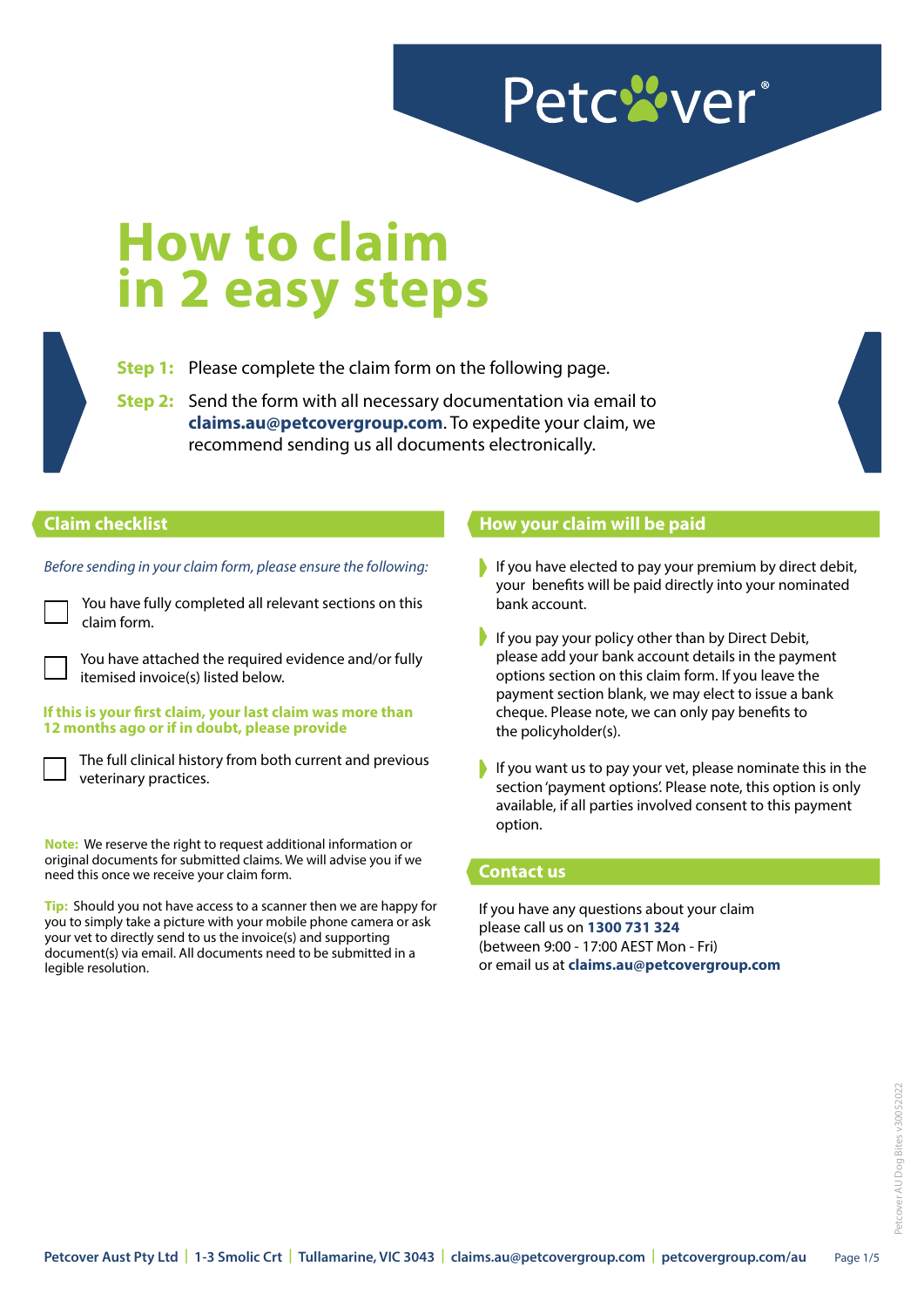# **Veterinary Fees** Claim Form



Claim received on (Petcover use only):

#### Please complete the claim form and email to us with the relevant documents to **claims.au@petcovergroup.com**

#### **Section 1. Your details**

| Policy no:                                                                                                                                          |  | Your name: |  |           |                      |        |  |
|-----------------------------------------------------------------------------------------------------------------------------------------------------|--|------------|--|-----------|----------------------|--------|--|
|                                                                                                                                                     |  |            |  |           |                      |        |  |
| Contact no:                                                                                                                                         |  | Email:     |  |           |                      |        |  |
| Address:                                                                                                                                            |  |            |  | Postcode: |                      | State: |  |
| Please tick here if the above is different to the address on your certificate of insurance. Your policy records will be updated with these details. |  |            |  |           |                      |        |  |
| Pet's name:                                                                                                                                         |  |            |  |           | Pet's date of birth: |        |  |
| Is this pet insured with any other company?<br>Yes<br>No                                                                                            |  |            |  |           |                      |        |  |
| If yes, what is the name of the insurance company?                                                                                                  |  |            |  |           |                      |        |  |

### **Section 2. Payment and Declaration**

**Payment** *Please choose ONE of the following:*

#### **Payment into bank account.**

Please note, we can only credit amounts into a nominated bank account or via bank cheque, **we are unable to pay directly into a credit or debit card.** If your bank details have changed, please complete the fields below.

Paid to your vet. We/I have arranged with our/my vet to have the policy benefit(s) paid directly to the veterinary practice, less the applicable excess amount and any other non-claimable items. We/I understand and agree that this payment option is only available if all parties (i.e. the veterinary practice, Petcover and the policyholder(s) invloved consent to this payment option. Further details can be found in the insurance terms and conditions.

| <b>Accoun</b><br>name: | <b>BSB</b><br>- - - - |  | \ccount number: |  |
|------------------------|-----------------------|--|-----------------|--|
|                        |                       |  |                 |  |

### **Declaration**

Privacy: The Privacy Act 2018 requires us to tell you that as an insurer we collect your personal and sensitive information in order to calculate your loss and entitlement, determine our liability, compile data and handle claims. When handling claims, we may disclose your personal and other information to third parties such as other insurers, loss adjusters, external claims data collectors, investigators, the Insurance Reference Service (IRS), etc., or other parties as required by law. You have the right to seek access to your personal information and to collect it at any time. Please contact us via phone or email and advise us of the changes.

We/I certify that the information given in this form is truthful, accurate and complete. No information likely to affect this claim has been withheld. We/I understand that deliberate misrepresentation of the animal's condition or the omission of any material facts may result in the denial of the claim and/or cancellation of the policy. We/I understand that policy administrators will assess the claim in accordance with the cover selected and benefits payable by the policy. We/I authorise any veterinary surgeon who has treated our/my pet to provide to the insurer any details they may require. We/I acknowledge that we/I have read and understood the Privacy Act 2018 and consent to the collection, storage, use and disclosure of personal and sensitive information to all persons affected by this claim. Please note that issuance or completion of this form does not acknowledge liability or guarantee payment of the claim.

Date: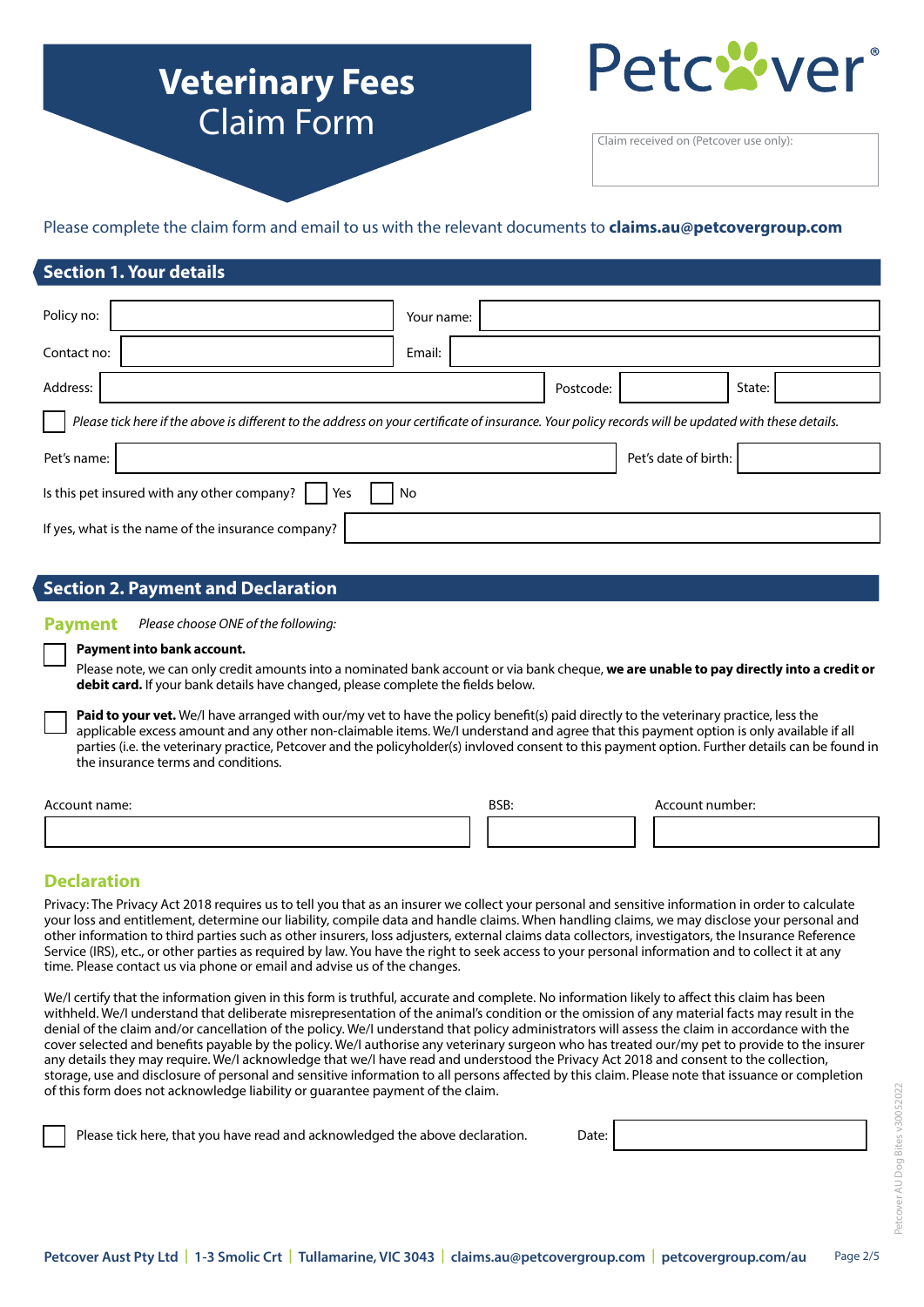# Pet Insurance Claim for Dog Bite Injuries



## Please complete the form and email to claims.au@petcovergroup.com

# 1. Details of owners(s) and the other dog(s) involved - if obtained:

(If you own the other dog involved, go to question 4.)

| Name:           | Phone No:      |
|-----------------|----------------|
| Address:        |                |
| Email:          |                |
| Number of dogs: | <b>Breeds:</b> |

### 2. Was the incident reported to the Police/Council?

(If Yes, please advise details of where and to whom. If No, why not? Please provide details below.)

| $\lceil$ Yes $\lceil$   |  |  |
|-------------------------|--|--|
| $\frac{1}{\sqrt{2}}$ No |  |  |
|                         |  |  |
|                         |  |  |
|                         |  |  |
|                         |  |  |

## 3. Name and contact details of any witness(es) - if obtained:

| Name:  | <b>Phone No:</b> |
|--------|------------------|
| Other: |                  |
| Name:  | <b>Phone No:</b> |
| Other: |                  |

## 4. Where did the incident occur?

| Details: |  |  |
|----------|--|--|
|          |  |  |
|          |  |  |
|          |  |  |
|          |  |  |
|          |  |  |